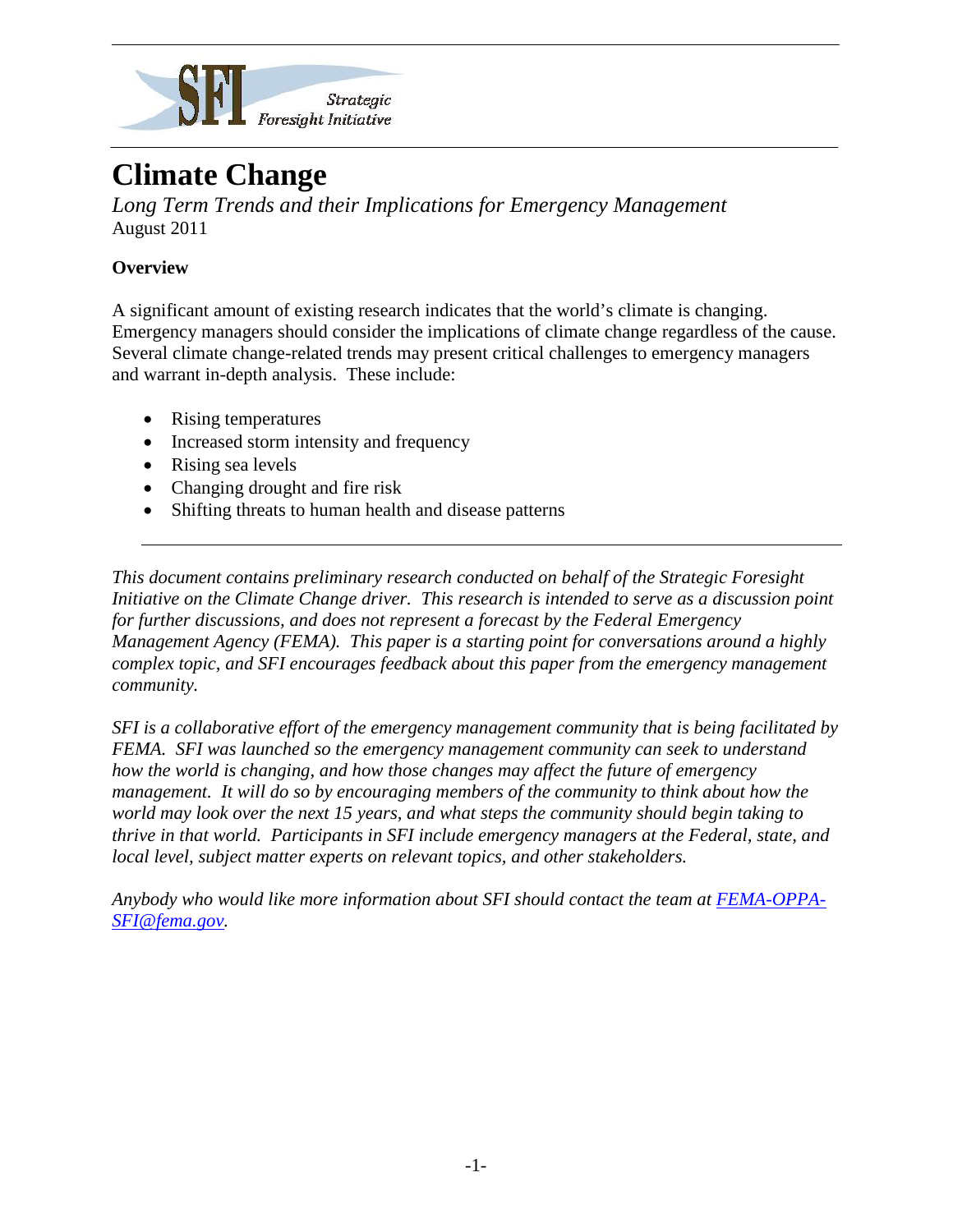

### **Key Trends and Drivers**

**Global temperatures are projected to increase by a significant amount.** Over the past 50 years, the average temperature in the United States has increased by about  $2<sup>°</sup>F<sup>-1</sup>$  $2<sup>°</sup>F<sup>-1</sup>$  $2<sup>°</sup>F<sup>-1</sup>$  By the end of the century, global average temperatures are projected to increase 2.5˚F to 11.5˚F, depending on future emissions of heat-trapping gases.<sup>[2](#page-4-1)</sup> Projected changes in long-term climate are expected to precipitate more frequent extreme events such as heat waves, heavy downpours, infectious diseases, drought, and flooding, which will affect many aspects of life throughout the United States, and the world.

The intensity of hurricanes is likely to increase.<sup>[3](#page-4-2)</sup> Over the past few decades, there is data suggesting higher than average numbers of severe hurricanes (category [4](#page-4-3) and 5) are occurring.<sup>4</sup> Tropical storms and hurricanes develop and gain strength over warm ocean waters. As oceans warm in response to a warmer climate, they will provide additional energy for hurricane growth. As ocean temperatures continue to increase in the future, it is likely that hurricane rainfall and wind speeds will increase. Simulation models suggest for each 1.8°F increase in tropical sea surface temperatures, core rainfall rates from hurricanes will increase by 6 to 8 percent and the surface wind speeds of the strongest hurricanes will increase by approximately  $1$  to 8 percent.<sup>[5](#page-4-4)</sup> In the eastern Pacific, severe hurricanes have become stronger since the 1980s, even while the total number of storms has decreased.<sup>[6](#page-4-5)</sup>

**Sea levels will likely rise, although there is a great deal of uncertainty regarding how high.**  Projecting future sea levels presents special challenges.<sup>[7](#page-4-6)</sup> Because sea level processes are not well understood, it is difficult to predict their future impact. To that end, based on the state of science, the Intergovernmental Panel on Climate Change in 2007 conservatively projected that the world's ocean levels would rise from [8](#page-4-7) inches to 2 feet by the end of this century. $8$  This would subject coastal areas to increasing risk from sea-level rise and storm surge, thus threatening homes and infrastructure including water, sewer, transportation, and communication systems. Should current trends continue along their present trajectory, many barrier islands and coastal marshes that protect the coastline and support healthy ecosystems will be lost.

**Floods and droughts are likely to become more common and more intense.** Regional and seasonal precipitation patterns are likely to change, and rainfall will become more concentrated into heavy events with longer, hotter dry periods in between.<sup>[9](#page-4-8)</sup> Climate change has already altered and will continue to alter the water cycle, affecting where, when, and how much water is available for all uses.<sup>10</sup> In the United States, mid-continental areas and the Southwest are particularly threatened by future drought and longer lasting dry seasons.

**The effects of climate change are likely to pose a threat to human health.** The percentage of the U.S. population over age 65 is currently 12 percent and is projected to be 21 percent by 2050 (over 86 million people).[11](#page-4-10)The elderly are expected to need different types of emergency services and supplies, particularly in environments presenting extreme weather conditions, such as heat waves. Heat is already the leading cause of weather-related deaths in the United States, with more than 3,400 deaths between 1999 and 2003 reported as a result of excessive heat exposure.<sup>12</sup> Heat waves are projected to become more frequent and severe due to climate change.[13](#page-4-12) Moreover, the risk of diseases transmitted by food, water, and insects may increase as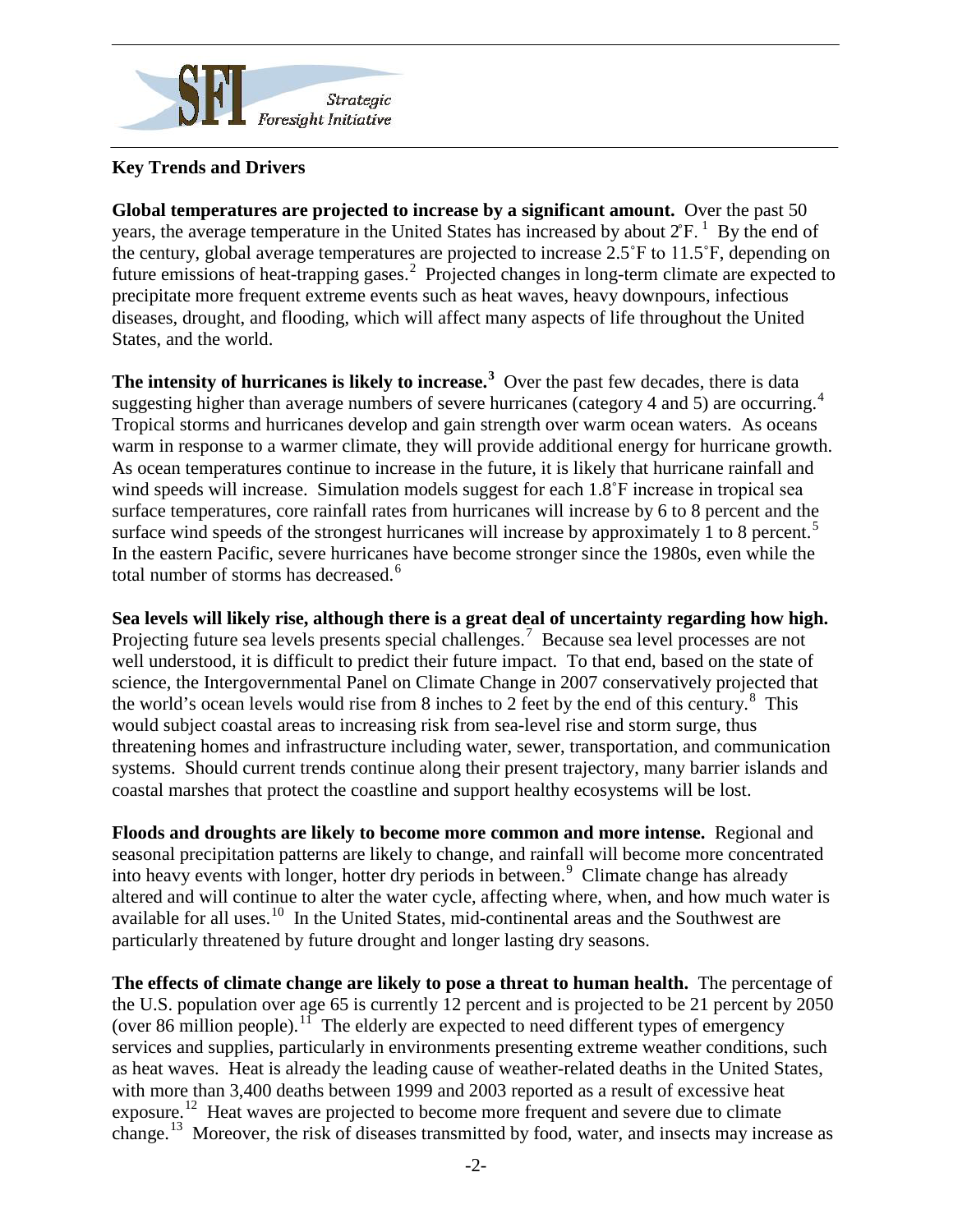

a result of changing climatic conditions such as increasing temperatures, precipitation, and extreme weather events.<sup>14</sup> This may occur because diseases and species will migrate as climate trends shift.

#### **Implications for Emergency Management**

The general comment from the emergency management community is that regardless of why the climate is changing, it is changing, and will affect how the community operates in the future. Research performed by the U.S. Global Change Research Program on the implications of climate change on the United States shows how it could affect emergency management. Climate change becomes particularly challenging when considered in combination with other drivers such as increased urban populations and aging critical infrastructure. Potential international impacts of climate change that could affect the United States include migration due to climate issues, increased conflict over resources, and shifting disease patterns.

Many scientists and emergency managers recognize that storms are becoming more intense. They see the effects of climate change in events such as intensified wildfires, higher sea levels, extreme rainfall, windstorms, diseases spreading to new areas, and heat waves. There have been a number of record-setting severe weather events, from the Australian bushfires in February 2009, when hundreds of fires broke out during record-breaking temperatures, to the May 2010 flooding in Tennessee, which was the highest since recordkeeping began there in the 1880s.

Anticipated climate change implications such as more intense storms and rising sea levels could demand more elaborate and extensive emergency response. More frequent heavy downpours and floods in urban areas, and more extensive coastal flooding will cause greater property damage, thus creating a heavier burden on emergency responders, and a growing financial toll on businesses and homeowners. Flood insurance program policies may have to be reevaluated. Higher threats of infectious diseases will likely require better coordination of emergency management and public health efforts. Emergency managers may have to be poised to preposition more stocks to be responsive to potentially catastrophic events. The emergency management community may be required to reevaluate how services are provided to accommodate the potentially hazardous impacts of climate change, and implement comprehensive changes to strategic plans.

#### **Correlation to Other Drivers**

• **Critical Infrastructure**: Much of the country's existing infrastructure (roads, bridges, water systems, electrical grids, damns, levees) is decades old. Heavy downpours are already coming more frequently and are very harmful to transportation and water treatment infrastructure. As global warming increases the competition for water access and use, the energy sector will be strongly affected because power plants require large amounts of water for cooling.<sup>15</sup> Though global warming may decrease demand for heating energy in the winter, it will increase demand for cooling energy in the summer.<sup>[16](#page-4-15)</sup> This will result in significant increases in electricity use and higher peak demand in most U.S. regions during the summer months. Many barrier islands and coastal marshes that protect the coastline and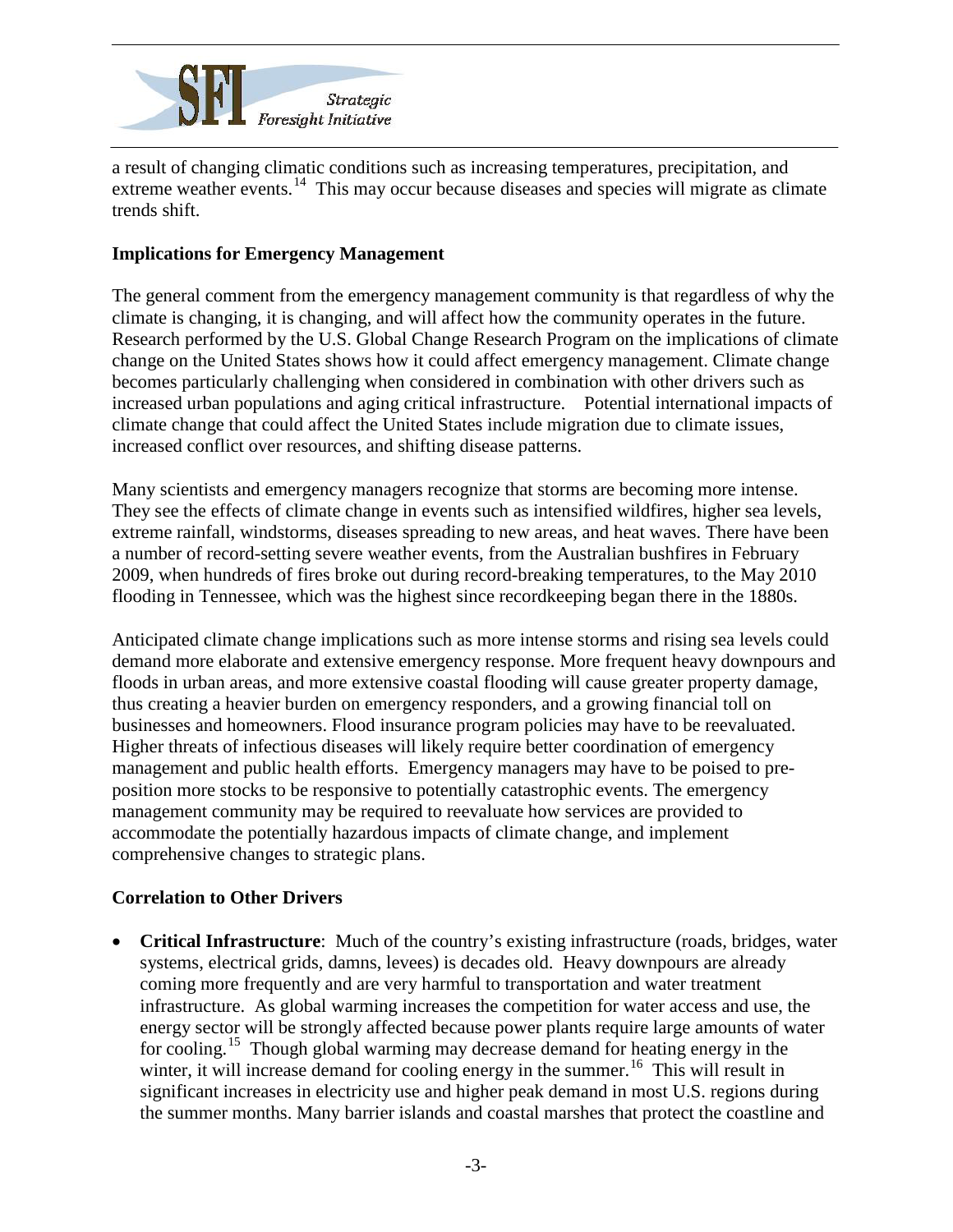

support healthy ecosystems will be lost.<sup>[17](#page-4-16)</sup>

- **Global Interdependencies**: According to the Intergovernmental Panel on Climate Change, by 2050, as much as 42 percent of the world's population (nearly half of a projected 10 billion+) may live in countries with insufficient freshwater stocks to meet the combined needs of agriculture, industry, and domestic use.<sup>18</sup> Based on the National Intelligence Assessment of National Security Implications of Global Climate Change to 2030, the most significant impact for the United States will be indirect—linked to the outcomes of climate change effects on other countries and their potential to affect U.S. national security interests seriously.<sup>[19](#page-4-18)</sup> Consequently, the United States can expect to deal with large groups of "climate migrants" from varying regions around the world fleeing water scarcity and perhaps conflicts waged because of significant water shortages.
- **Government Budgets**: The current near-term forecasts for non-governmental and private organizations, local, state, and Federal budgets are grim and may lead to critical shortfalls in funding requirements vital to climate change initiatives, strategies, and investments. Tight budgets will mean fewer resources to address the impacts of climate change. Specifically, addressing aged infrastructure and disaster recovery efforts will be resource intensive. It is not yet clear if efforts such as cap-and-trade or the imposition of a carbon tax may generate revenue to fund such efforts—given the current national debate, such efforts may be used to offset current budget imbalances.
- **U.S. Demographic/Metro Area Populations**: The impacts of climate change on cities are compounded by aging infrastructure, buildings, and population, as well as air pollution and population growth. As the U.S. population grows, ages, and becomes further concentrated in cities and coastal areas, society is faced with additional challenges. Population growth in the United States over the past century has been most rapid in the south, near coasts, and in large urban areas. The four most populous states in 2000—California, Texas, Florida, and New York—accounted for 38 percent of the total growth in U.S. population during that time.<sup>[20](#page-4-19)</sup> Over 80 percent of the U.S. population resides in urban areas, which are among the most rapidly changing environments on earth.<sup>21</sup> In 1900, only one in 20 of the world's 1.6 billion people lived in cities; today over half of the world's 6.6 billion people live in urban areas.<sup>[22](#page-4-21)</sup> As the world population grows to between 9 billion and 10 billion by 2050, the vast majority of that growth will take place in the cities of the Global South.<sup>[23](#page-4-22)</sup>

#### **Conclusions & Questions**

There are now many observed, well-documented impacts of climate change on natural resources and ecosystems in many regions of the United States and the world. These observed changes in climate conditions are projected to continue during the current century, and to grow in both number and magnitude. Climate change and its effects present serious challenges for emergency management leaders and first responders alike.

#### **How will communities manage the significant changes that are projected in sea level, temperature, rainfall, and extreme weather events?**